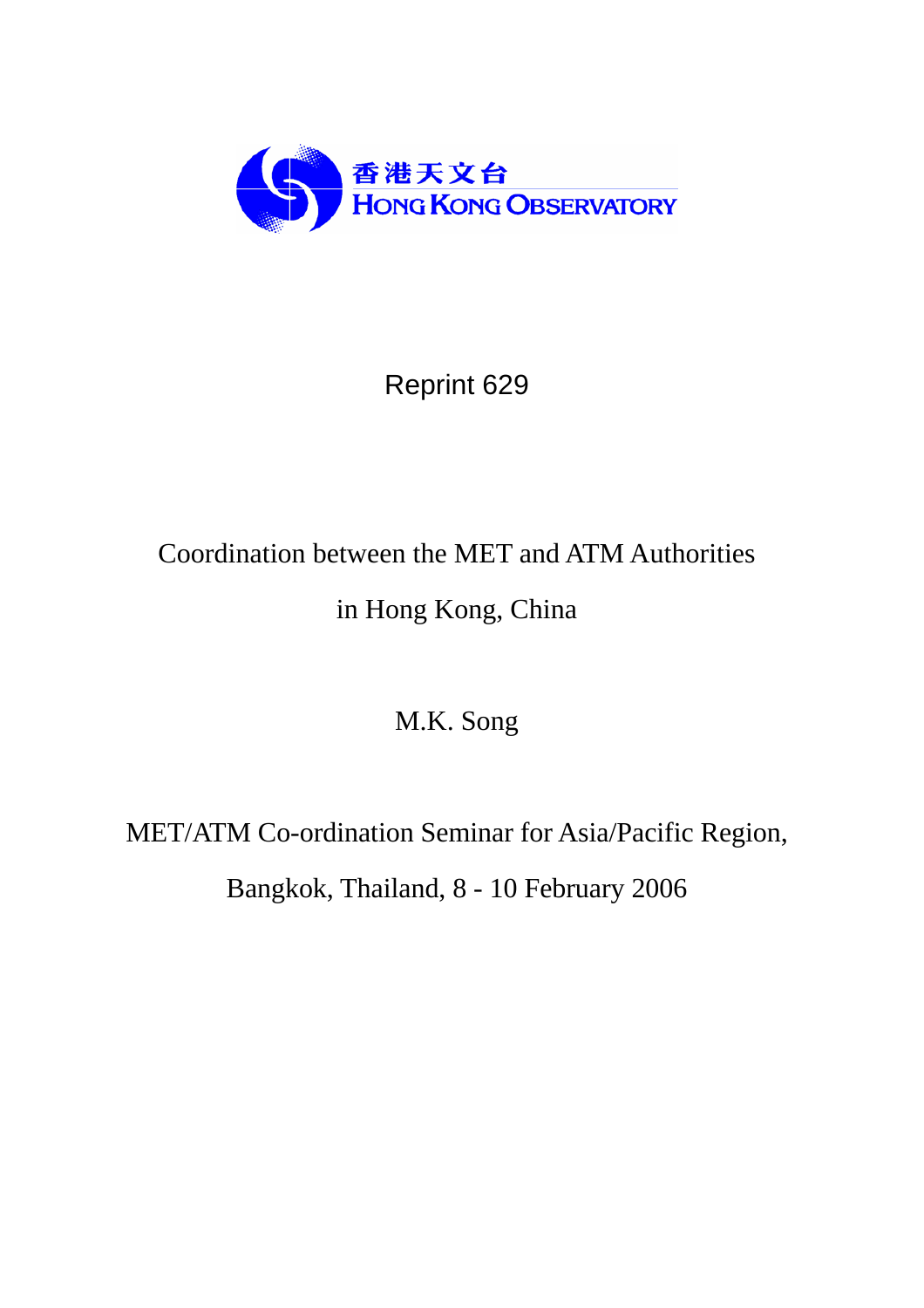

*International Civil Aviation Organization*

# **MET/ATM CO-ORDINATION SEMINAR FOR ASIA/PACIFIC REGION**

Bangkok, Thailand, 8-10 February 2006

**Discussion Topic 2:** ICAO provisions and guidance materials relating to MET and ATM coordination arrangements

#### **COORDINATION BETWEEN THE MET AND ATM AUTHORITIES IN HONG KONG, CHINA**

(Presented by Hong Kong, China)

# **SUMMARY**

An overview of the coordination arrangements between the MET and ATM authorities in respect of provision of aeronautical meteorological services in Hong Kong, China will be provided. In particular, the setting up of a document on the agreed coordination arrangements will be described and the coordination issues identified and how they were addressed will be presented.

# **1. Introduction**

1.1 A number of ICAO standards and recommended practices (SARPs) of Annex 3, 11 and 12 explicitly require agreement between the MET and ATM authorities on coordination arrangements. For example, paragraph 4.2 of Annex 3 recommends that "*An agreement between the meteorological authority and the appropriate ATS authority should be established to cover, amongst other things:* 

- *a) the provision in air traffic services units of displays …;*
- *b) the calibration and maintenance of these displays/instruments;*
- *c) …*
- *d) …, supplementary visual observations … made by air traffic services personnel …;*
- *e) meteorological information obtained from aircraft …;*
- *f) ….*

It is apparent such coordination arrangements involve different aspects, including exchange of MET information between MET and ATM, provision of facilities, and other operational arrangements.

1.2 While such coordination arrangements have been established between the Hong Kong Observatory (HKO) and Hong Kong Civil Aviation Department (CAD), the MET and ATM authorities in Hong Kong, China, based on exchanges of correspondence and meetings, to document such coordination arrangements more systematically and to achieve a common understanding between the two authorities, a document entitled "*Agreed Coordination Arrangements between the Hong Kong Observatory (HKO) and Hong Kong Civil Aviation Department (CAD) in Respect of the Provision of Meteorological Service for International Air Navigation*" (ACA) was set up in 2005. Guidance as recommended in the "*Manual on*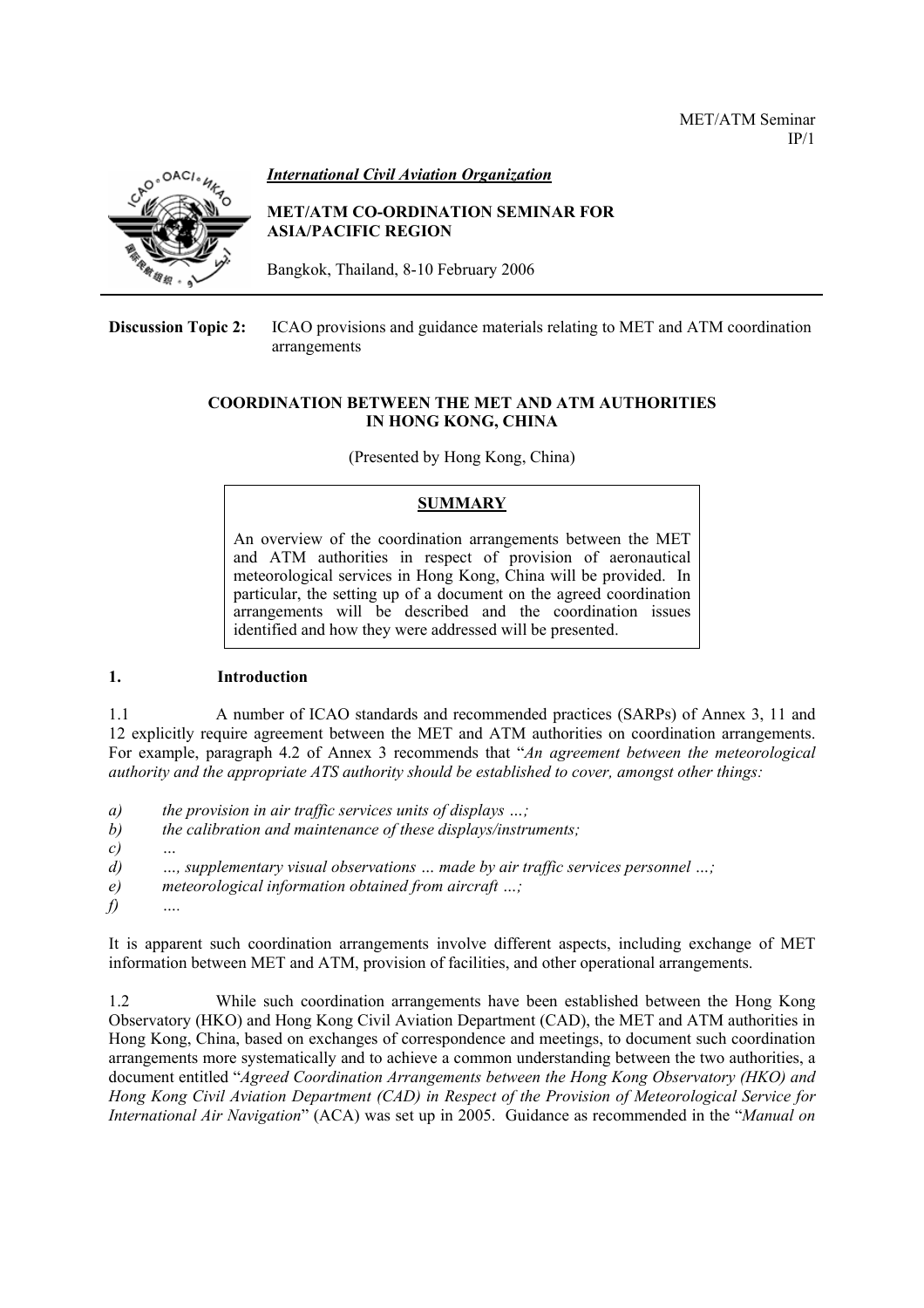*Coordination between Air Traffic Services, Aeronautical Information Services and Aeronautical Meteorological Services*" (Doc 9377) has been taken into consideration in setting up the document. This document also serves as a documented proof on the coordination arrangements between the two authorities as required by the ICAO Universal Safety Oversight Audit Programme (USOAP) audit.

#### **2. Agreed coordination arrangements between the MET and ATM authorities**

2.1 The ACA has two parts: (a) high-level institutional arrangements; and (b) detailed practical coordination arrangements in the form of an appendix:

- (a) The high-level institutional arrangements delineate the responsibilities between the MET and ATM authorities in respect of provision of meteorological service for international air navigation, including amendments and implementation of amendments to the ICAO Annexes, notification of differences in respect of the relevant SARPs, Regional Supplementary Procedures and Air Navigation Plan. In addition, the requirement for regular coordination meetings between the two authorities to review the coordination arrangements, and to make changes to the ACA as a result of the meetings is also stated (see Appendix I of this paper);
- (b) Detailed practical coordination arrangements in connection with those SARPs which explicitly require the agreement between the civil aviation and meteorological authorities are documented after reviewed jointly by HKO and CAD. Particular attention was put on the exchange of MET information between the operational units:

(i) MET to ATM: a list of the MET information supplied to the ATS, AIS and SAR units, modelled on the sample given in Doc 9377, is tabulated (see Appendix II of this paper). Details including the content, format, frequency, terminology, destination and communication means are provided;

(ii) ATM to MET: passing of pilot reports, especially windshear and turbulence reports, and special weather observations made by ATC, to the Airport Meteorological Office (AMO) is documented with reference to the relevant SARPs (see Appendix III of this paper). Details including the reporting content and format, means of communication, and timeliness requirements, are provided together with the document reference of the agreement (e.g. minutes of meeting).

2.2 While most of the detailed practical coordination arrangements between the MET and ATM had previously been agreed and therefore the ACA appendix can simply make reference to the relevant correspondence and minutes of meeting, further clarification of some of the technical details was found to be necessary. The establishment of the ACA is considered useful to ensure a common understanding between the two authorities, given the relatively small efforts involved.

#### **3. Action**

3.1 The meeting is invited to note the information provided in this paper and exchange views on the subject.

\_ \_ \_ \_ \_ \_ \_ \_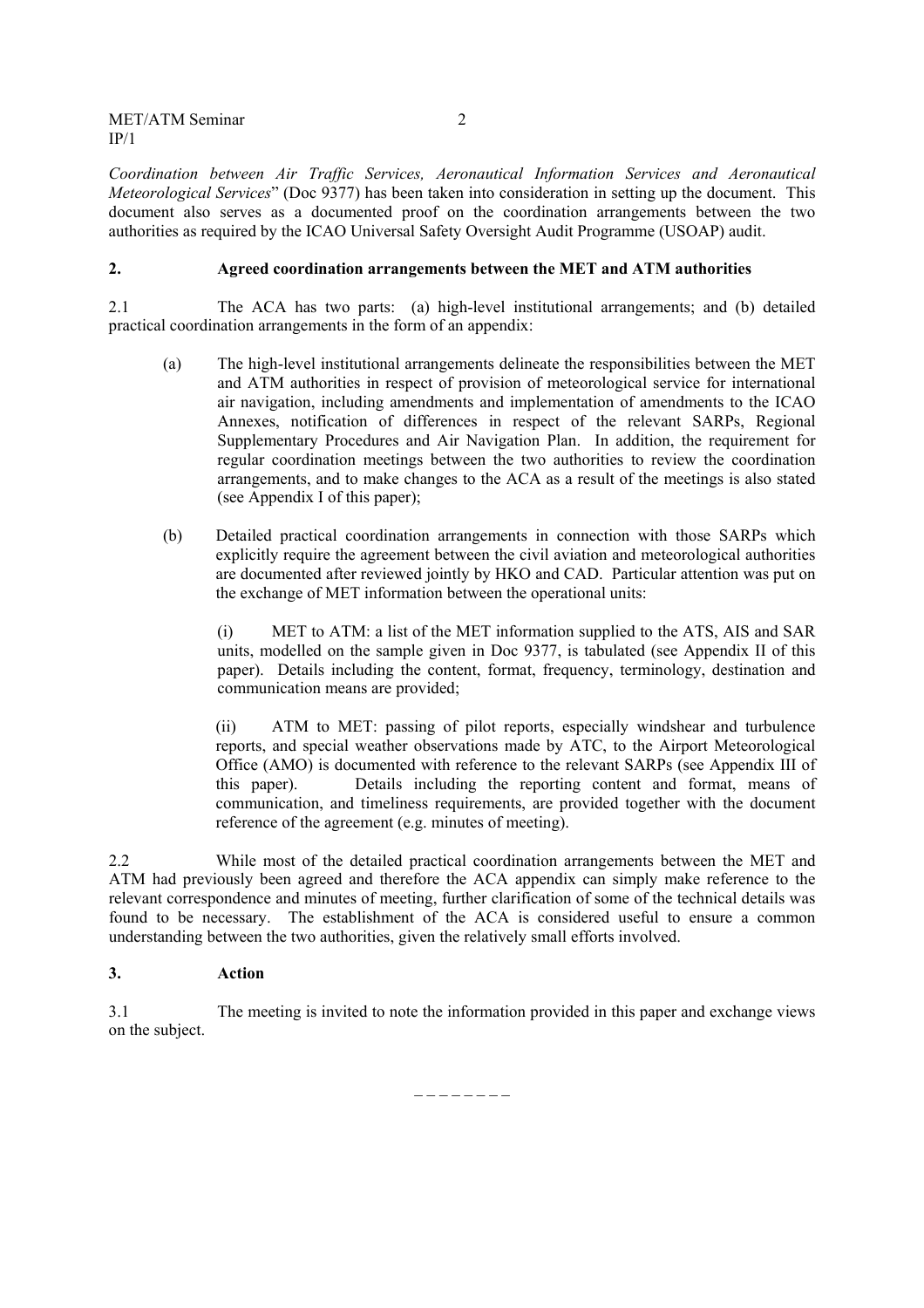# **SAMPLE**

# **Agreed Coordination Arrangements between the Hong Kong Observatory (HKO) and Hong Kong Civil Aviation Department (CAD) in Respect of the Provision of Meteorological Service for International Air Navigation**

- 1. This document lays out the coordination required for the implementation of standards and recommended practices (SARPs) and procedures contained in Annexes 3, 11, 12, and 15 to the Convention on International Civil Aviation, Regional Supplementary Procedures – Meteorology and relevant provisions in the Air Navigation Plan of the ASIA/PAC Regions.
- 2. HKO is the meteorological authority in Hong Kong designated by China, in accordance with Annex 3 to the Convention on International Civil Aviation, to provide the meteorological facilities and services for international air navigation. The above services are provided by HKO in accordance with the relevant standards contained in Annexes to the Convention on International Civil Aviation, and WMO Technical Regulation and Manuals on meteorological service for international air navigation.
- 3. To support the provision of aeronautical meteorological service, HKO establishes and operates the Airport Meteorological Office (AMO) which serves as the Aeronautical Meteorological Station and Aerodrome Meteorological Office for the Hong Kong International Airport, and serves as the Meteorological Watch Office for the Hong Kong Flight Information Region. HKO installs, operates and maintains the necessary meteorological equipment and facilities for the purpose of contributing towards the safety, regularity and efficiency of international air navigation. HKO also ensures that there are sufficient qualified personnel for the provision of such service.
- 4. The Hong Kong Civil Aviation Department (CAD), the civil aviation authority in Hong Kong, China, will facilitate HKO to provide the aeronautical meteorological service by providing necessary information and facilities.
- 5. HKO will take lead in coordinating, implementing amendments and notifying ICAO (via CAD) of the differences in respect of SARPs of Annex 3, Regional Supplementary Procedures – Meteorology, and meteorology section of the Air Navigation Plan of the ASIA/PAC Regions. CAD will take lead in coordinating, implementing amendments and notifying the differences in respect of relevant SARPs of the other ICAO Annexes, relevant sections in the Regional Supplementary Procedures and Air Navigation Plan of the ASIA/PAC Region.
- 6. Agreed arrangements on operations which require coordination between HKO and CAD are listed in the Appendix of this document.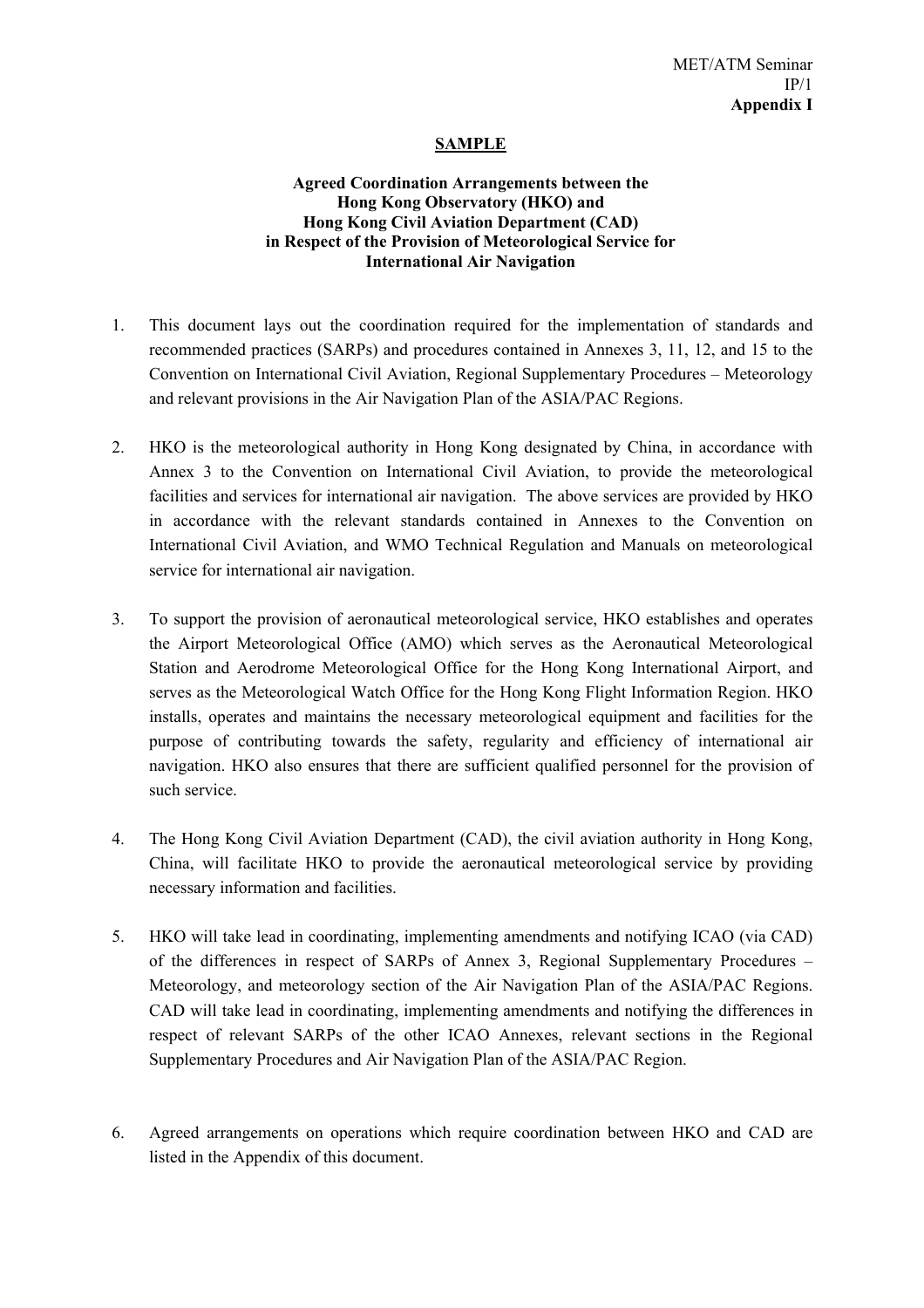7. To ensure close coordination between HKO and CAD in the aspect of aeronautical meteorological service, both parties agree to hold regular coordination meetings to review the coordination arrangements. Changes in coordination arrangements resulting from these meetings will be documented and the Appendix will be updated accordingly.

Assistant Director Assistant Director-General (Aviation Weather Services) (Air Traffic Management)<br>
Hong Kong Observatory (Civil Aviation Department

Civil Aviation Department

| (Name | Name |  |
|-------|------|--|
| Date  | Date |  |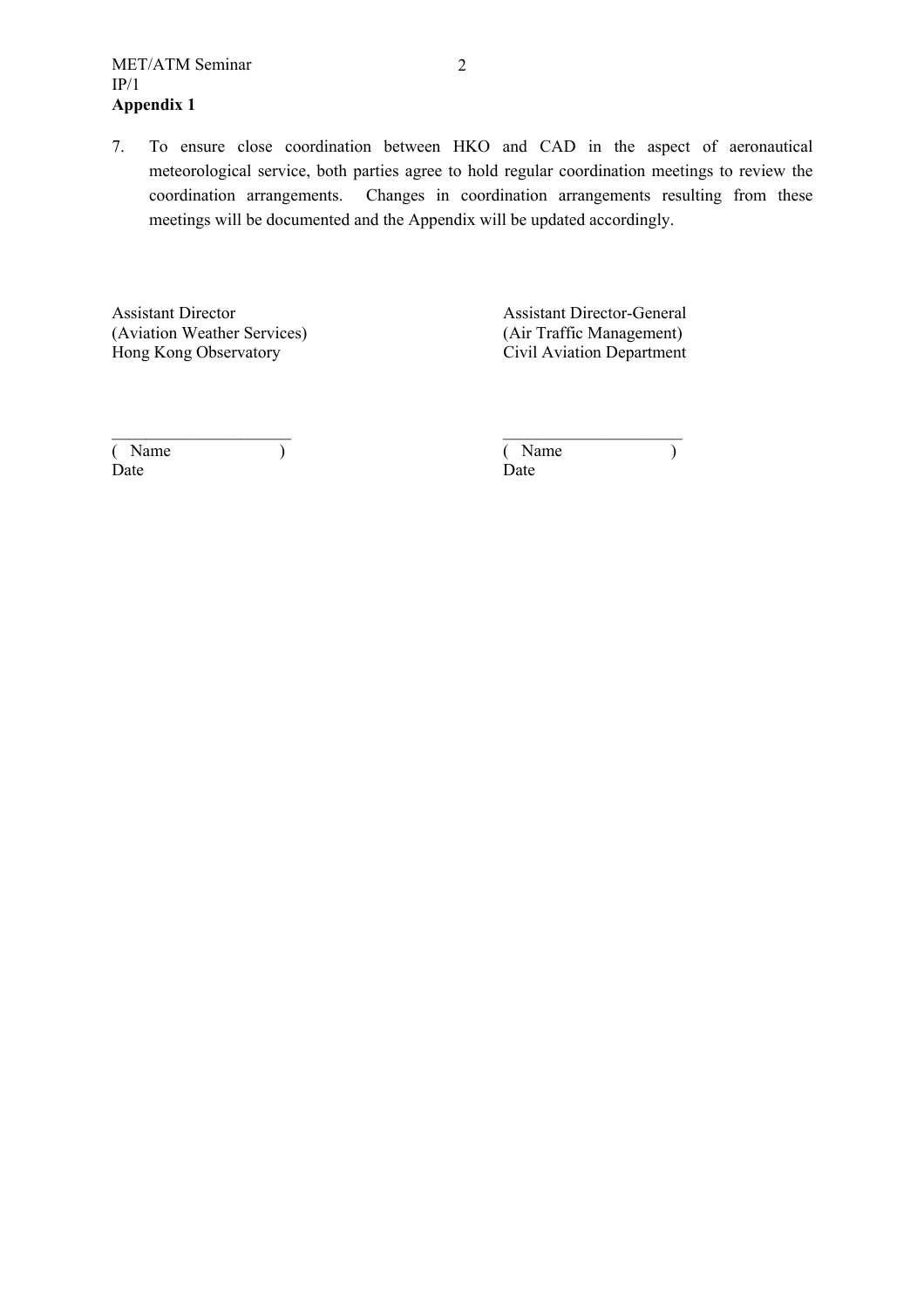# **SAMPLE**

# **Appendix to Agreed Coordination Arrangements between the HKO and CAD**

| <b>Information</b>                                                                                                                                                                                       | <b>Distributor</b>                                                                            | <b>Destination</b>                                                                                       | Frequency                                                                                                                         | <b>Communication</b>                                                               |
|----------------------------------------------------------------------------------------------------------------------------------------------------------------------------------------------------------|-----------------------------------------------------------------------------------------------|----------------------------------------------------------------------------------------------------------|-----------------------------------------------------------------------------------------------------------------------------------|------------------------------------------------------------------------------------|
|                                                                                                                                                                                                          |                                                                                               |                                                                                                          |                                                                                                                                   | means                                                                              |
| <b>Local routine reports</b><br>(MET REPORT) with<br>trend type forecasts<br>and<br>windshear/turbulence<br>warnings for ATIS<br><b>Local special reports</b><br>(SPECIAL) with trend-<br>type forecasts | Airport<br>Meteorological<br>Office (AMO),<br>Hong Kong<br>Observatory<br>(HKO)<br><b>AMO</b> | <b>ATC TWR</b><br><b>ATCC</b><br>Backup ATC<br>(via AIDB)<br><b>ATC TWR</b><br><b>ATCC</b><br>Backup ATC | Half-hourly.<br>Windshear and<br>turbulence warnings are<br>updated every minute,<br>when warranted<br>When warranted             | <b>AIDB</b><br><b>AMIDS</b><br><b>AIDB</b><br><b>AMIDS</b>                         |
| <b>Routine reports</b><br>(METAR with<br><b>TREND</b> ), including<br>alternate aerodromes                                                                                                               | <b>AMO</b>                                                                                    | (via AIDB)<br><b>ATC TWR</b><br><b>ATCC</b><br>Backup ATC<br>(via AIDB and<br>AFTN)                      | Half-hourly                                                                                                                       | <b>AIDB</b><br><b>AMIDS</b><br>AFTN (not for<br>alternate<br>aerodrome<br>reports) |
| <b>Special reports (SPECI</b><br>with TREND*),<br>including alternate<br>aerodromes                                                                                                                      | <b>AMO</b>                                                                                    | <b>ATC TWR</b><br><b>ATCC</b><br>Backup ATC<br>(via AIDB and<br>AFTN)                                    | When warranted                                                                                                                    | <b>AIDB</b><br><b>AMIDS</b><br>AFTN (not for<br>alternate<br>aerodrome<br>reports) |
| <b>METPAGE</b> (consists of<br><b>HKIA MET</b><br>observations,<br>9-hour TAF for HKIA<br>and Macau MET<br>observations, and<br>windshear/turbulence<br>warnings)                                        | <b>AMO</b>                                                                                    | <b>ATC TWR</b><br><b>ATCC</b><br>Backup ATC<br>(via AIDB)                                                | Half-hourly or when<br>SPECIs are issued.<br>Windshear and<br>turbulence warnings are<br>updated every minute,<br>when warranted. | <b>AIDB</b><br><b>AMIDS</b>                                                        |
|                                                                                                                                                                                                          | $\cdots$                                                                                      | $\cdots$                                                                                                 |                                                                                                                                   | $\cdots$                                                                           |

# **Table 1. Aeronautical meteorological information supplied to ATM units in Hong Kong**

Acronyms

AAD – Alphanumeric Alarm Display

AFTN – Aeronautical Fixed Telecommunication Network

AIC – Aeronautical Information Centre

AIDB – Aeronautical Information Database

AMIDS – Aviation Meteorological Information Dissemination System

AMOS – Aerodrome Meteorological Observing System

ATC TWR – Air Traffic Control Tower

ATCC – Air Traffic Control Centre